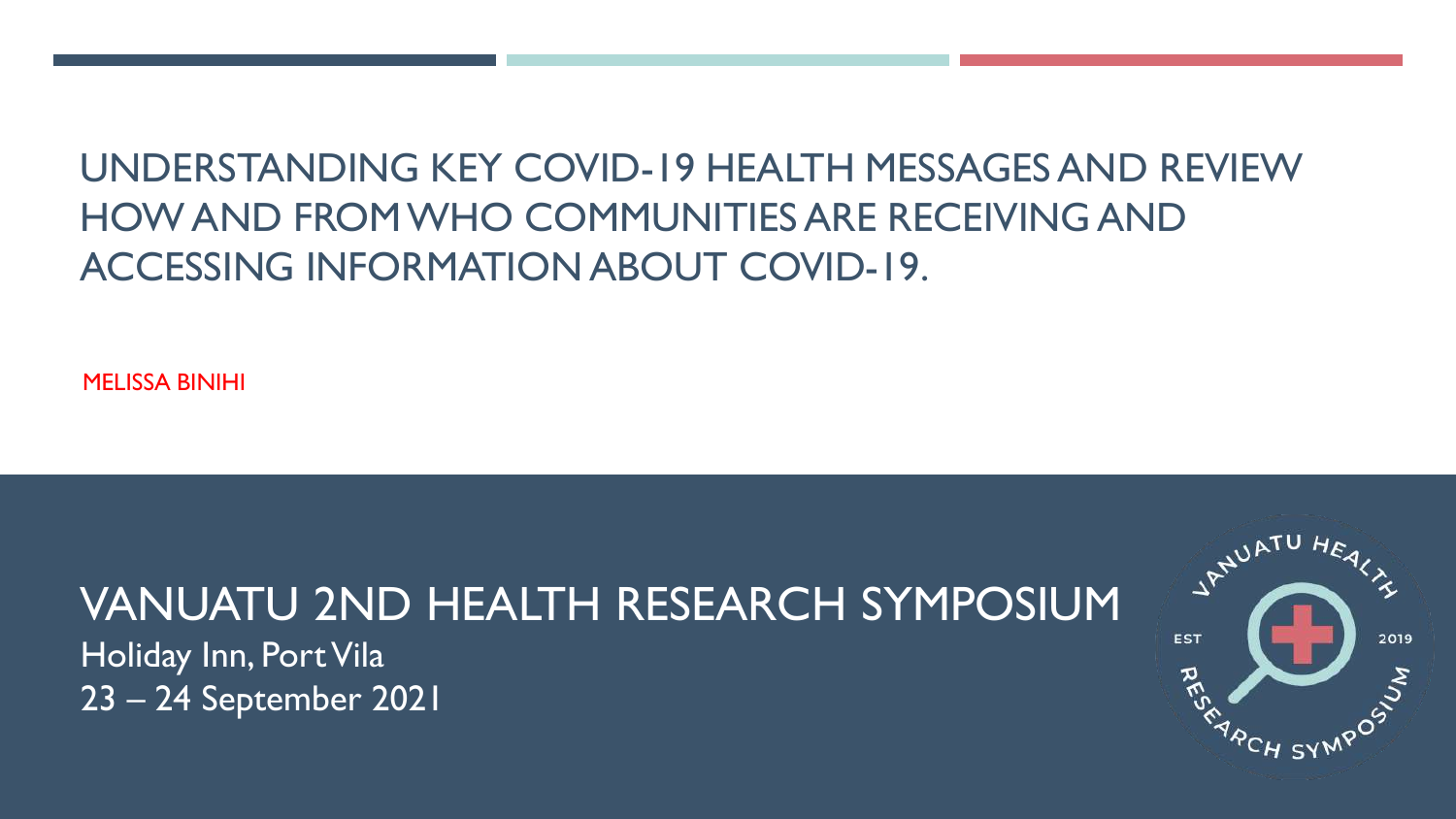### INTRODUCTION

- COVID-19 Pandemic has increased the work for Risk Communication and Community Engagement activities at Ministry of Health
- Collaboration and Partnership with technical partners and key stakeholders for response and preparation toward COVID-19
- Two rapid awareness surveys conducted to collect initial data on the reach to coverage of health messages regarding COVID-19

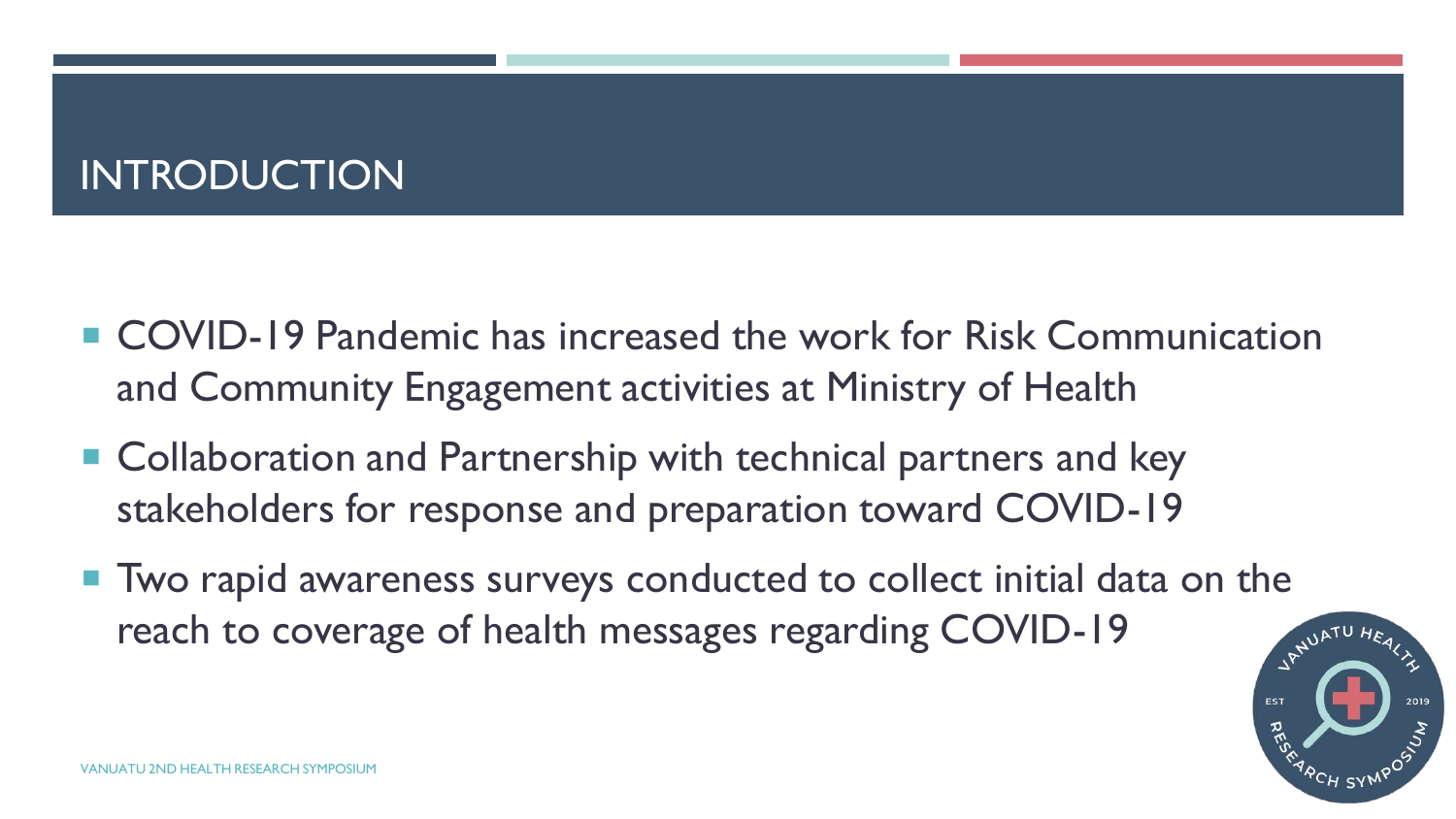## METHODS: SURVEY 1

- **The objective was to collect some initial data on the reach and coverage of health** messages regarding COVID-19, including what channels of dissemination were most effective
- Targeted population : 18 55 years old
- National and provincial public health teams conducted face-to-face interviews, and responses were also facilitated via online surveys and a zero-data landing page linked to SMS
- Survey questions based: Messaging of COVID-19, preventive measures and accessing information

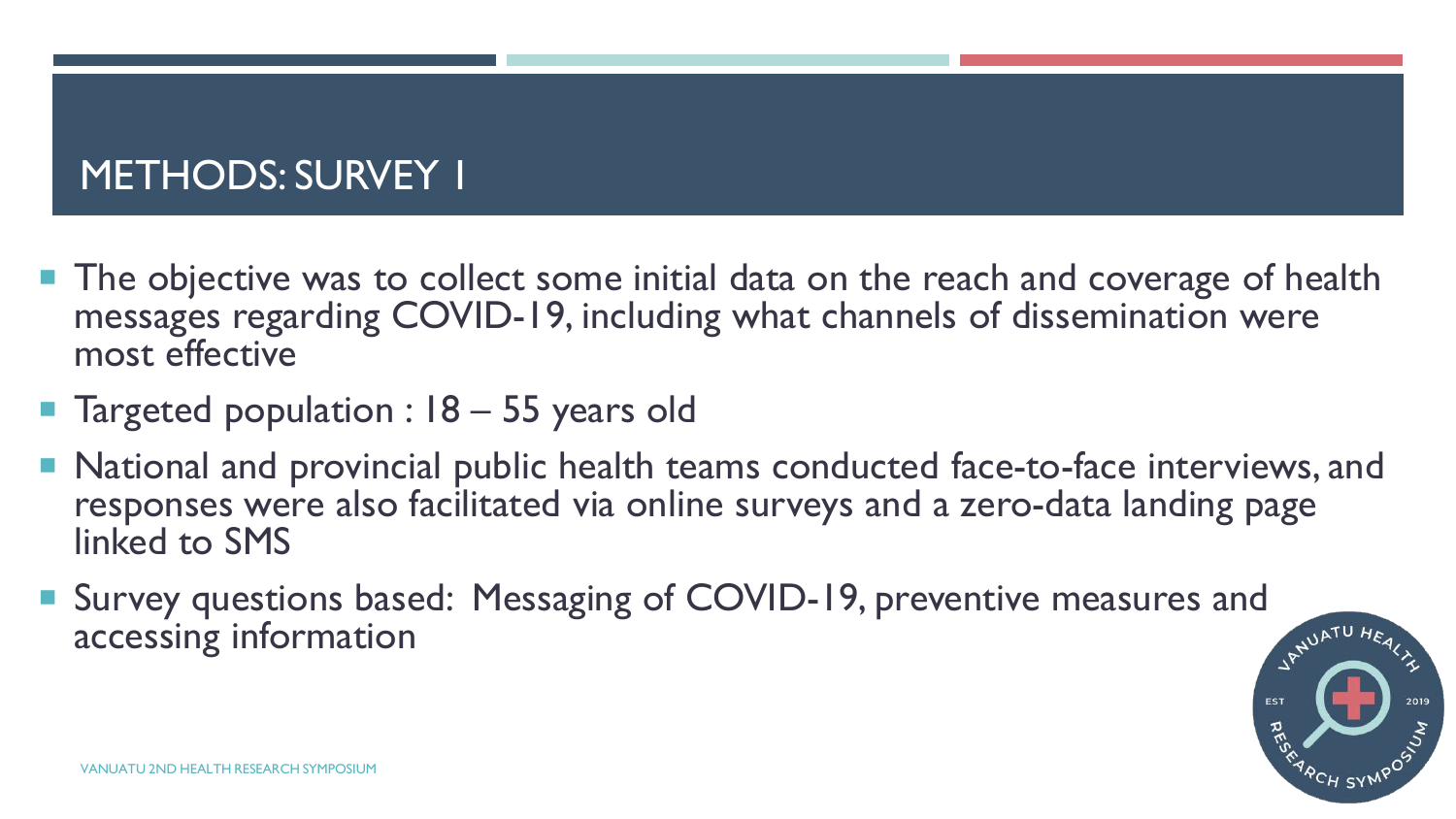## METHODS: SURVEY 2

- The second round of the survey aims to act as interim measure prior to develop and delivery of a larger, more formal KAP Survey
- $\blacksquare$  The survey has been updated to include questions on knowledge of key health messaging addressing transmission, prevention measures and concerns.
- Face-to-face interviews conducted by Provincial Public Health Teams
- **use of electronic survey forms using Kobo (free, open-source platform) x^{U^{\text{ATU H}} \epsilon\_{\text{ATU}} \cdot H \epsilon\_{\text{ATU}} \cdot H \epsilon\_{\text{ATU}} \cdot H \epsilon\_{\text{ATU}} \cdot H \epsilon\_{\text{ATU}} \cdot H \epsilon\_{\text{ATU}} \cdot H \epsilon\_{\text{ATU}} \cdot H \epsilon\_{\text{ATU}} \cdot H \epsilon\_{\text{ATU}} \cdot H \epsilon\_{\text{ATU}} \cdot H \epsilon\_{\text{ATU}} \cdot H \epsilon\_{\text{**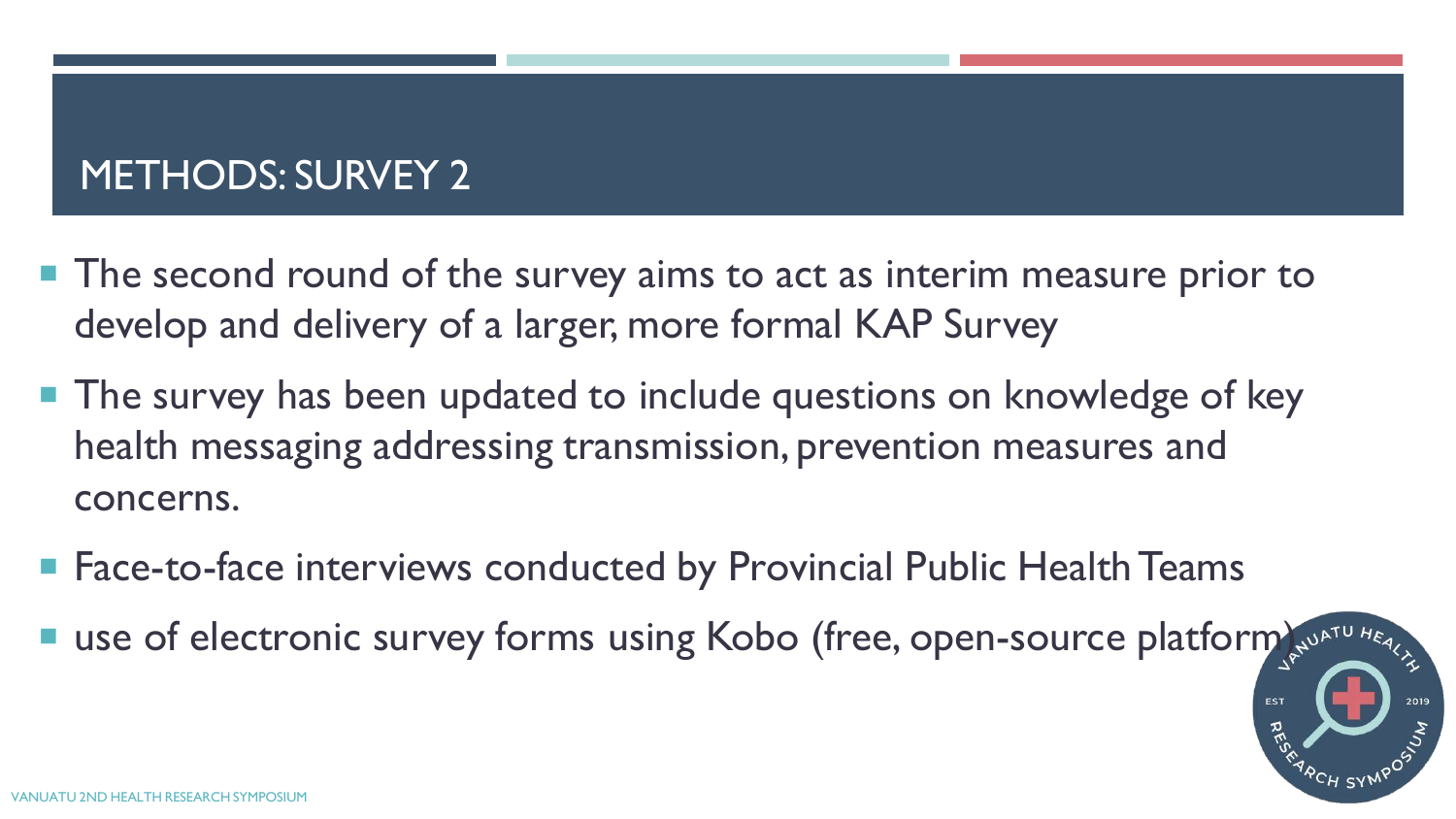### METHODS: SURVEY 2

- **Paper base used where internet is not available.**
- Data will be collated by the Risk Communications Team at the national level to be reported to the NHEOC and other key partners.
- Kobo software will also allow Provincial Teams to also undertake analysis of their own findings to feed into their own RCCE reporting and planning processes

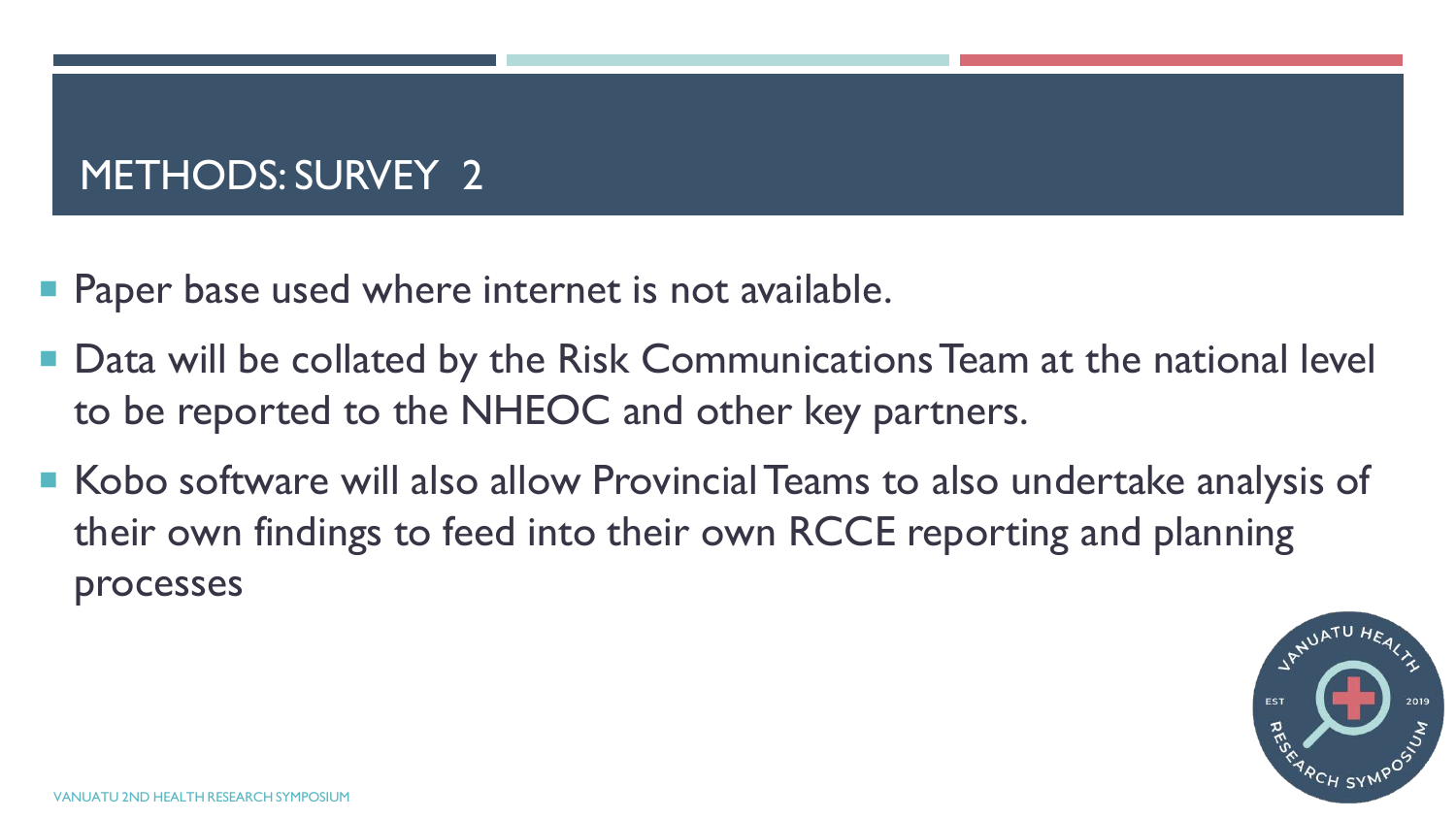#### RESULTS: ROUND 1 SURVEY RESULTS

97% 3% Were the messages you received clear and easy to understand?

 $Yes$  No

If yes, where did you see/hear/access these messages?





Have you and your family adopted any of the following prevention measures for COVID-19?



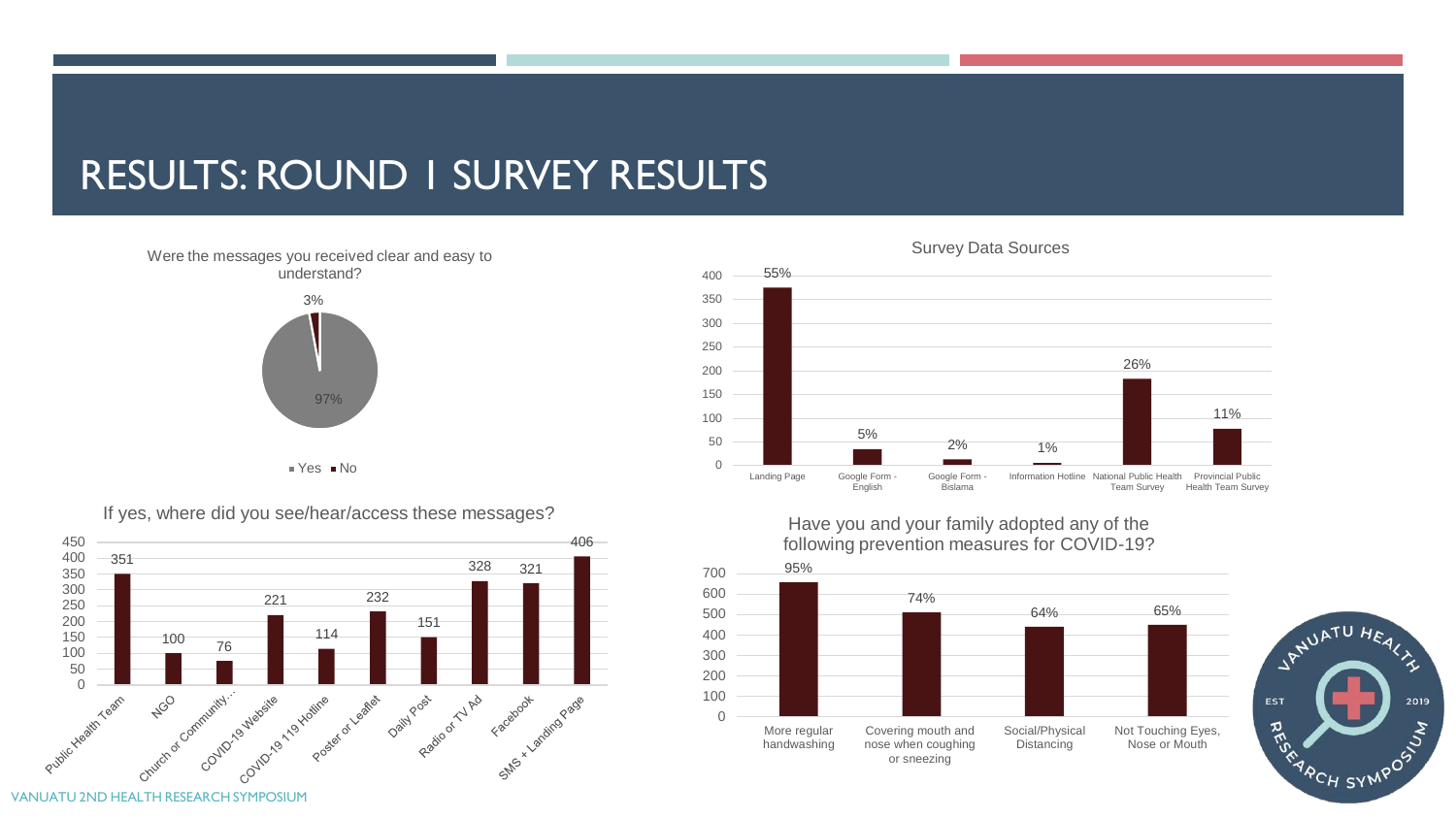#### RESULTS: ROUND 2 SURVEY

- 97% of survey respondents reported they have heard about COVID-19
- 96% of respondents reported having seen or received messages from the Ministry of Health about COVID-19.
- 84% of respondents reported that the information they received was clear and easy to understand

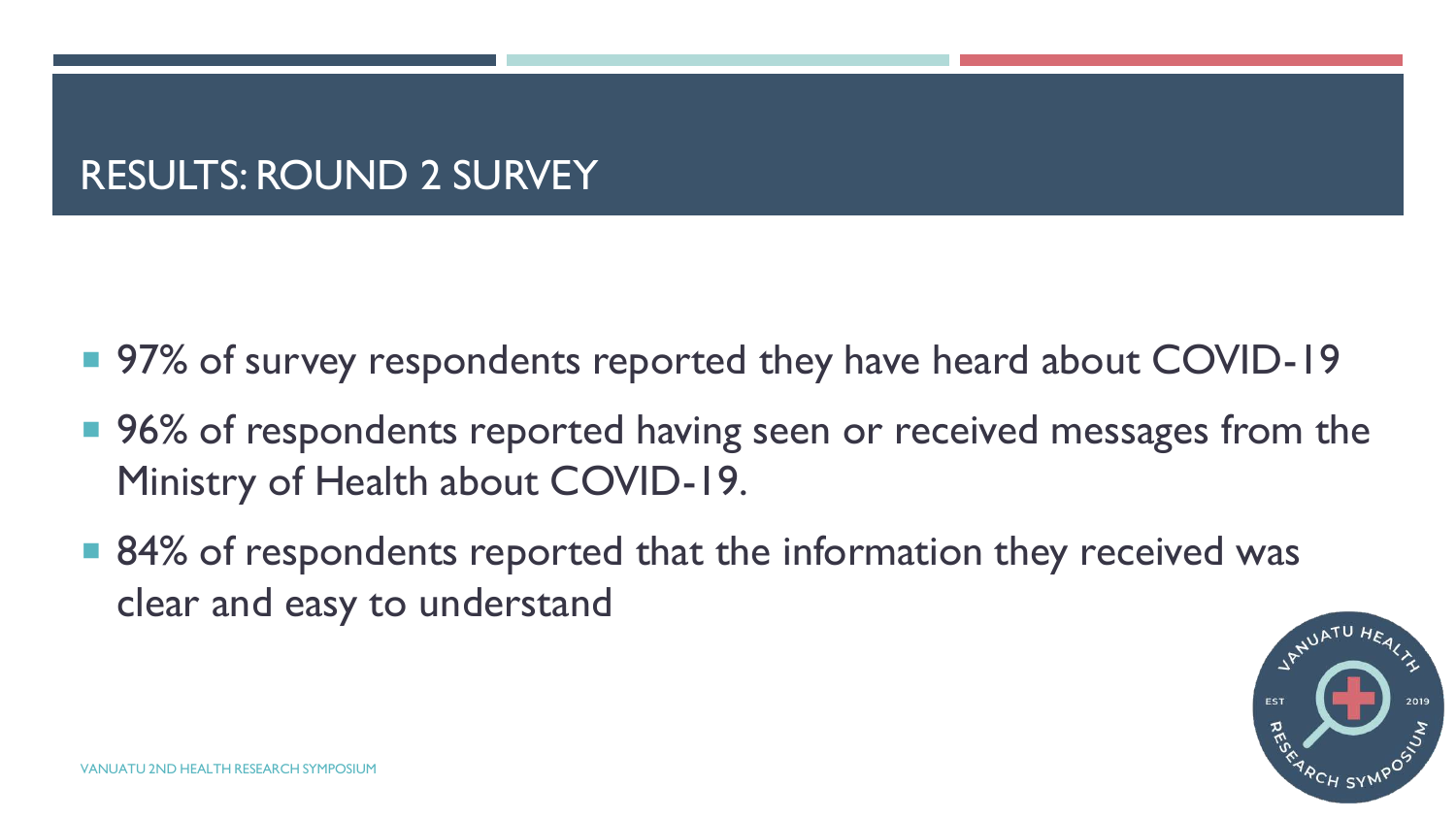#### RESULTS: ROUND 2 SURVEY

- **Face-to-face (awareness and outreach): 94%**
- **Media and other information channels : 77%**

## **Preferred Information Channels**



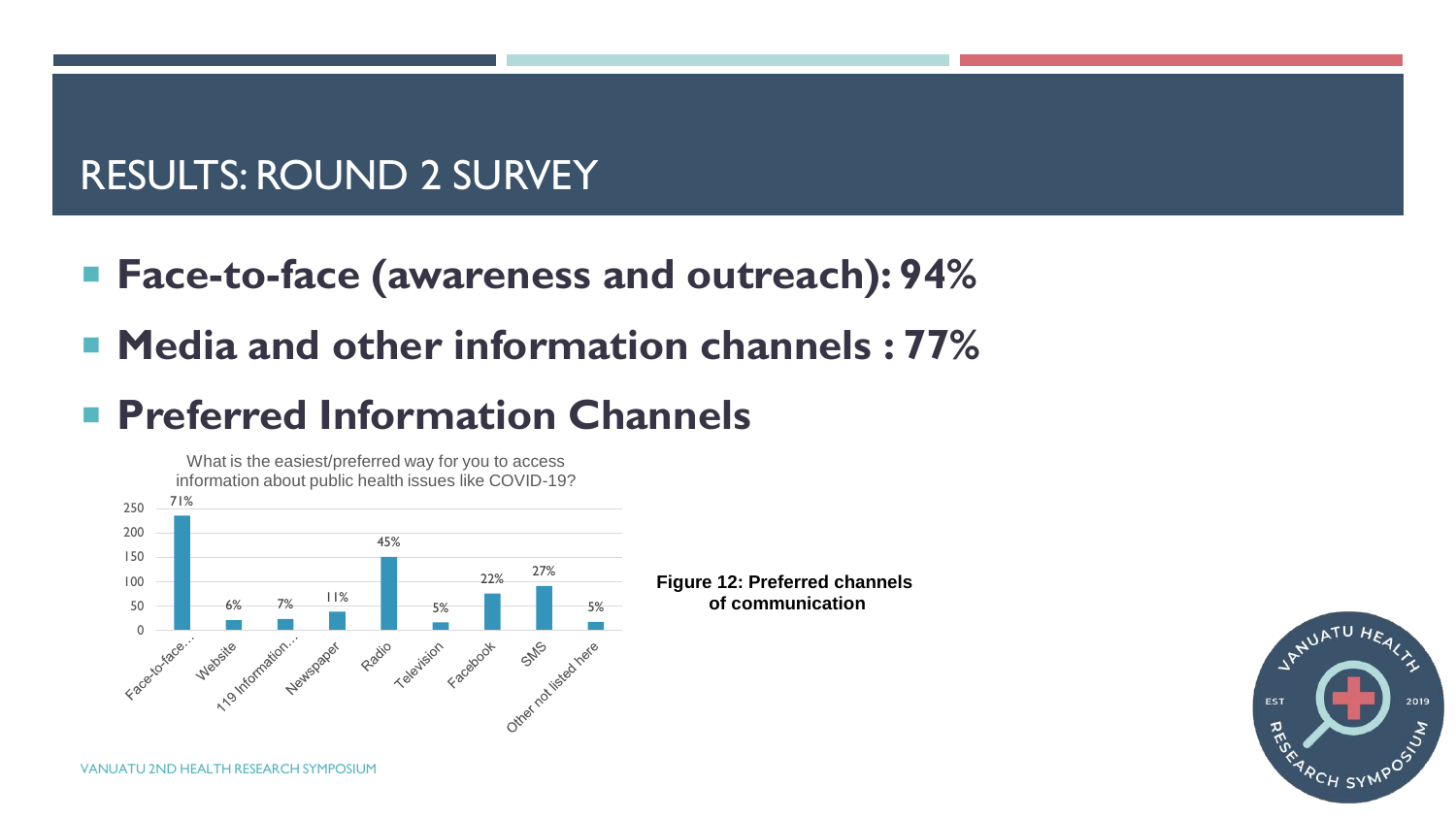## RESULTS: ROUND 2 SURVEY

## **Knowledge, Behaviours and Attitudes**

- **Knowledge :** Transmission, Symptoms, Prevention measures : Over 70% of the respondents have a fair knowledge of COVID-19
- **Practice Behaviours:** Many respondents indicated barriers and challenges to implementation. Inability to practice physical distancing both at home (42%) and in public (41%) were the most widely reported challenges followed by the inability to stay at home (33%).
- **Attitude:** Level of concern 45% of all respondents indicated that they were 'very worried' about COVID-19. A further 22% indicated they were 'a little worried and 15% said they were 'somewhat worried'.

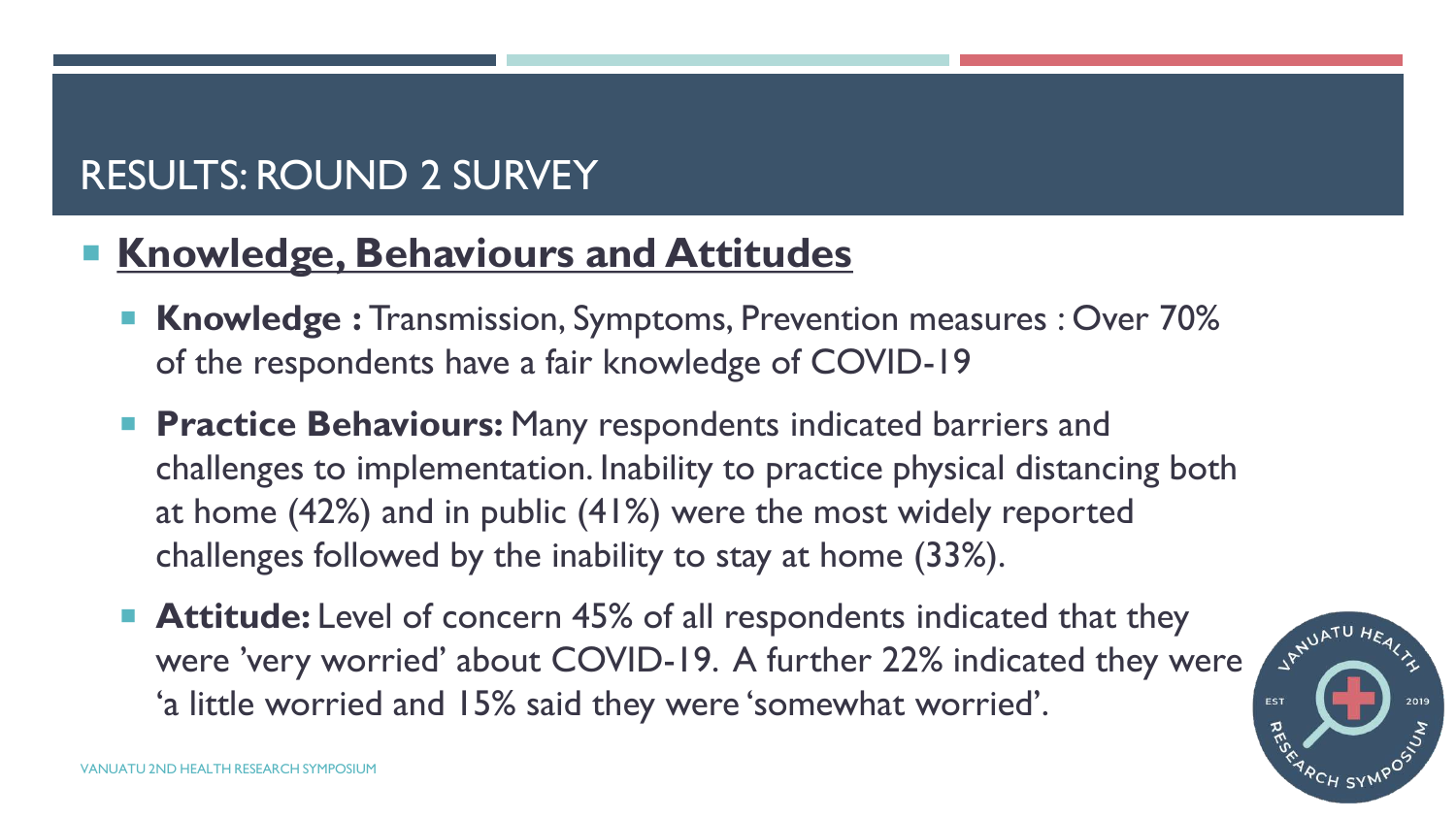#### **DISCUSSION**

- **Aligned with the Health Sector Preparedness and Response plan, the survey indicates that RCCE activities, delivered both face-to-face and via other media channels is reaching target populations and being understood**
- **The data from three provinces helps to better understand how health messages and information is being distributed and accessed at the local level**
- **Knowledge, uptake and maintenance of preventative behaviours remain a key challenge to prevention and response activities as<br>does ensuring Provincial populations remain informed and<br>engaged does ensuring Provincial populations remain informed and engaged**
- **Provincial public health teams can and should play a key role in the coordination and implementation of data collection**

**RESP** 

<sup>'A</sup>CH SYN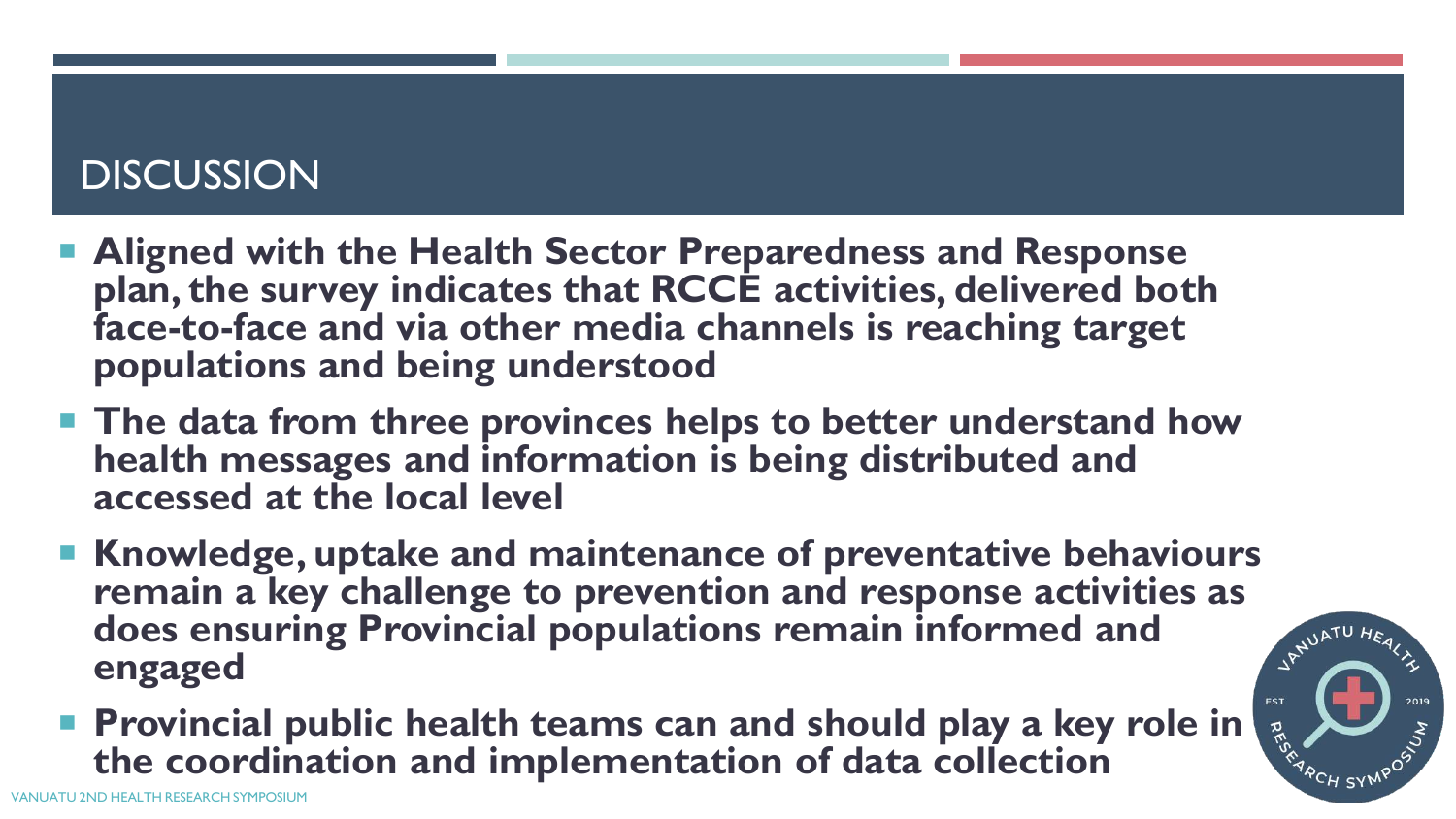### RECOMMENDATIONS / IMPLICATIONS

- $\blacksquare$  This 2 survey have indicated that there is a greater level of basic knowledge and awareness about COVID-19 amongst the public even at the provincial level.
- Channels for distribution of messaging
- Channels of distribution of survey
- Further data collection and National level KAP survey